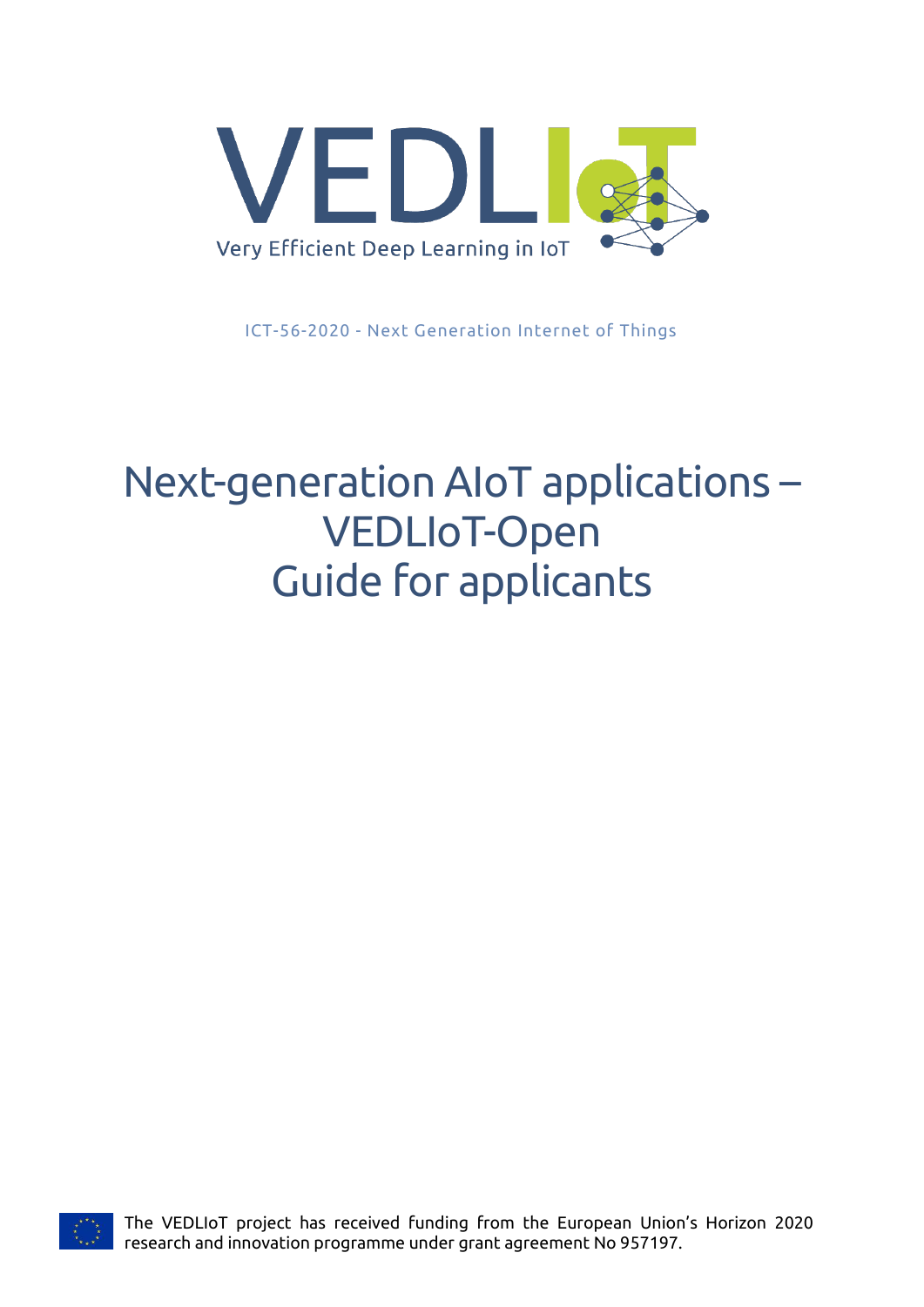# <span id="page-1-0"></span>Abstract

Project acronym: VEDLIoT

Project grant agreement number: 957197

Project full name: Very Efficient Deep Learning in IoT

Project VEDLIoT, co-funded from the European Union's Horizon 2020 Research and Innovation Programme under grant agreement No. 957197, foresees as an eligible activity the provision of financial support to third parties, as a means to achieve its own objectives.

For this Open Call, the types of activities to perform that qualify for receiving financial support are the next generation of AIoT applications in areas such as wearables, transportation, agriculture, homes, health, energy, and manufacturing.

Call identifier: VEDLIoT - Open

Call title: Next-generation AIoT applications – VEDLIoT-Open

Publication date: 01/03/2022

Deadline: 08/05/2022 at 23:59h CET.

Indicative budget for the call: 840.000 €

Expected duration of participation: 9 to 12 months

Indicative budget for each proposal: up to 120,000 € (including 25 % indirect costs, at a funding/reimbursement rate of 70 %)

Language in which proposal must be submitted: English

Official project site: <https://vedliot.eu/use-cases/open-call/>

For submissions: [vedliot-open-submission@vedliot.eu](mailto:vedliot-open-submission@vedliot.eu)

For support: [vedliot-open-support@vedliot.eu](mailto:vedliot-open-support@vedliot.eu)

Tentative date for VEDLIoT-Open webinar: 25.03.2022 – 15:30 - 17:00

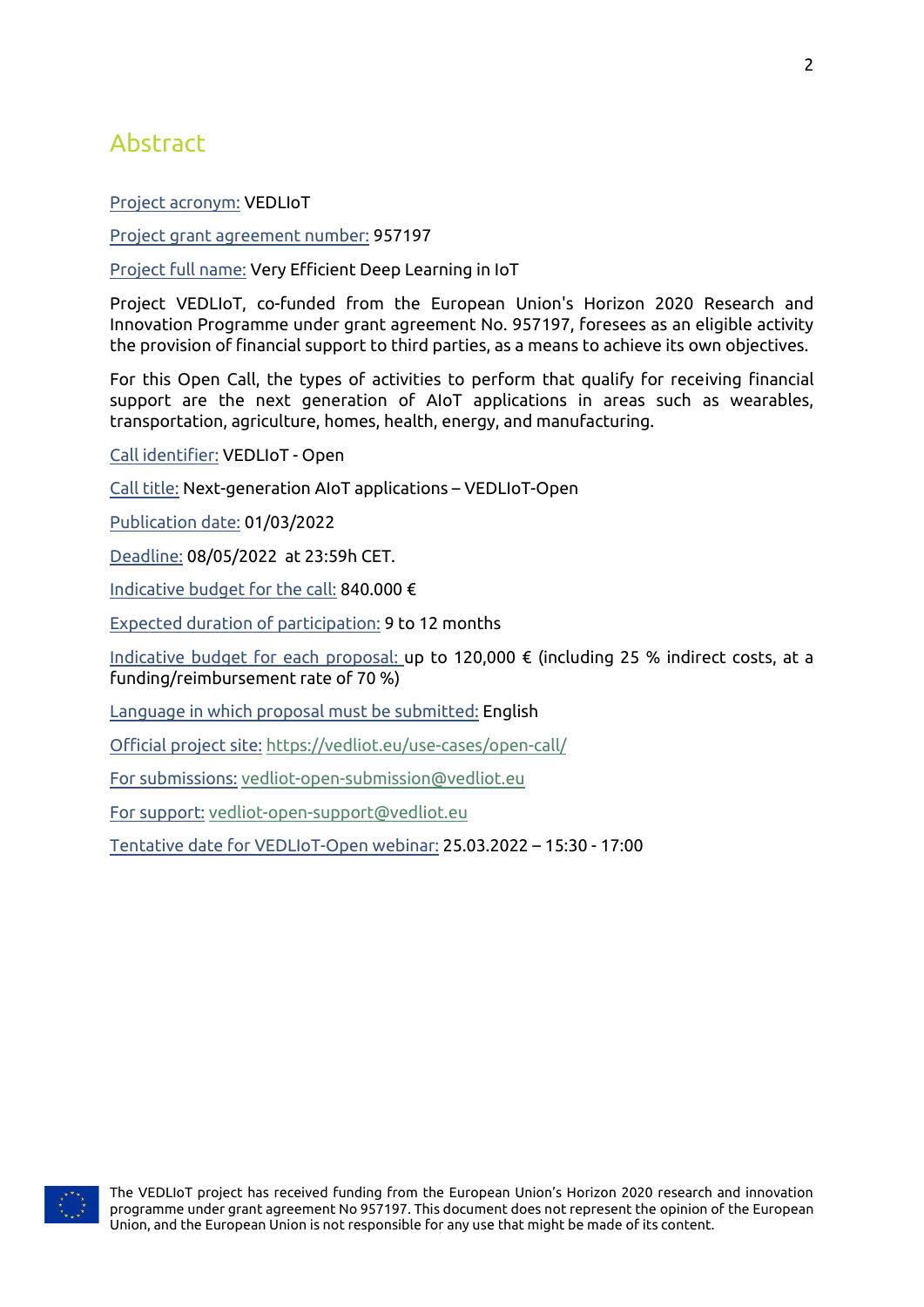# **Table of Contents**

| $\mathbf{1}$   |     |       |  |  |  |  |  |  |
|----------------|-----|-------|--|--|--|--|--|--|
|                | 1.1 |       |  |  |  |  |  |  |
| $2^{\circ}$    |     |       |  |  |  |  |  |  |
| 3              |     |       |  |  |  |  |  |  |
| 4              |     |       |  |  |  |  |  |  |
| 5              |     |       |  |  |  |  |  |  |
|                | 5.1 |       |  |  |  |  |  |  |
|                | 5.2 |       |  |  |  |  |  |  |
|                | 5.3 |       |  |  |  |  |  |  |
|                |     | 5.3.1 |  |  |  |  |  |  |
| 6              |     |       |  |  |  |  |  |  |
| $\overline{7}$ |     |       |  |  |  |  |  |  |
| 8              |     |       |  |  |  |  |  |  |
|                |     |       |  |  |  |  |  |  |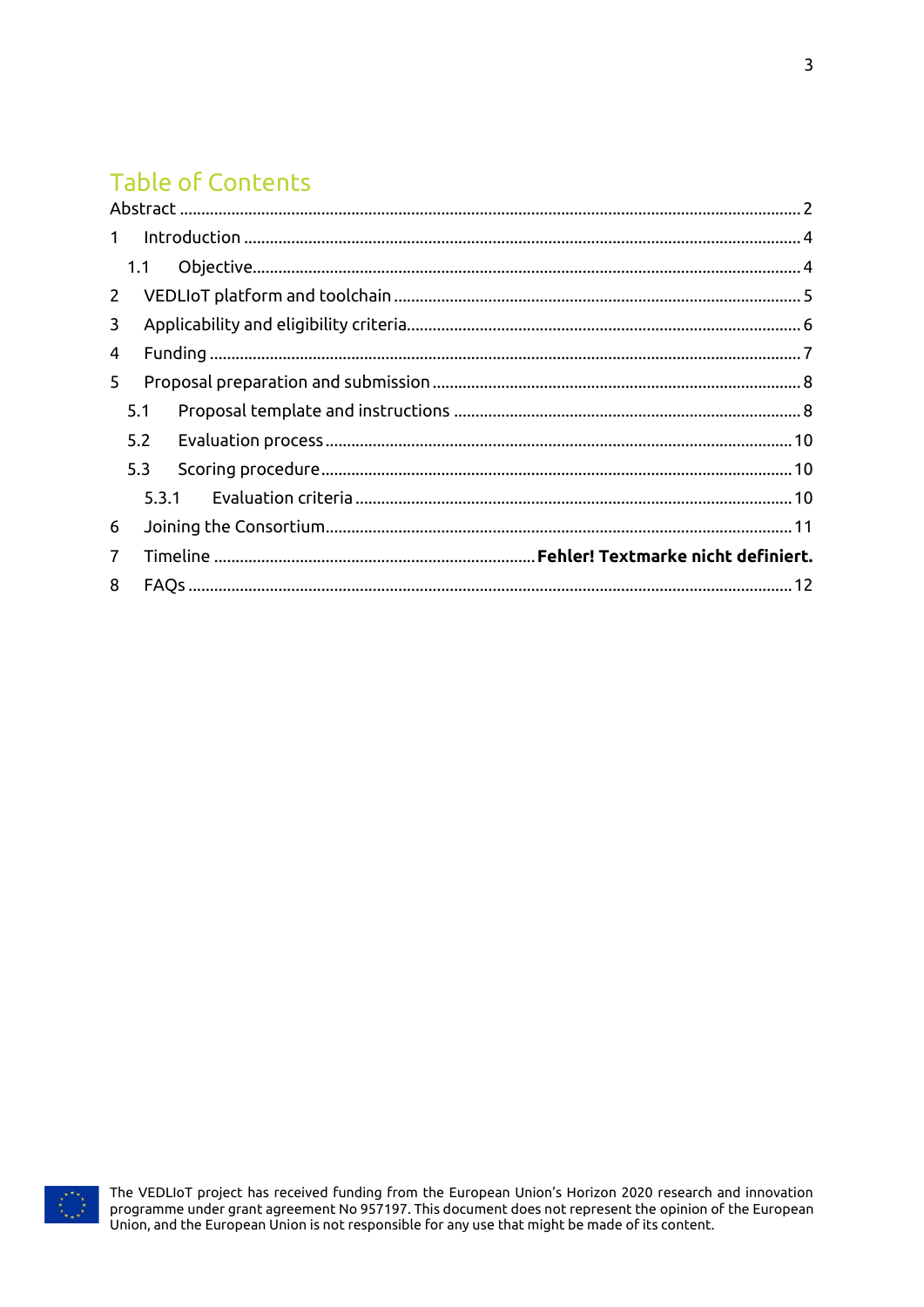# <span id="page-3-0"></span>1 Introduction

VEDLIoT is an EU H2020 ICT-56-2020 funded research project running for 36 months, driven by challenging use cases in key use case sectors like automotive, automation, and smart home. The VEDLIoT-Open call for cascaded funding is foreseen to explore new opportunities by extending the application of the VEDLIoT platform to a more extensive set of new and relevant use cases. It is expected that open call projects leverage VEDLIoT technologies for their own AI-related IoT use case, thereby broaden the VEDLIoT use-case basis and help making the overall concept more robust.

### <span id="page-3-1"></span>1.1 Objective

The ever increasing performance of computer systems in general and IoT systems, in particular, delivers the capability to solve increasingly challenging problems, pushing automation to improve the quality of our life. This triggers the need for a next-generation IoT architecture, satisfying the demand for key sectors like transportation (e.g. self-driving cars), industry (e.g. robotisation or predictive maintenance), and our homes (e.g. assisted living). Such applications require building systems of enormous complexity, so that traditional approaches start to fail. The amount of data collected and processed is huge, the computational power required is very high, and the algorithms are highly complex, making it difficult to compute the required solutions within the tight time constraints. In addition, security, privacy, or robustness for such systems becomes a critical challenge.

An enabler that aims at delivering the required keystone is VEDLIoT, a Very Efficient Deep Learning IoT platform. Instead of traditional algorithms, artificial intelligence (AI) and deep learning (DL) are used to handle the large complexity. Due to the distributed approach, VEDLIoT allows dividing the application into smaller and more efficient components and work together in large collaborative systems in the Internet of Things (IoT), enabling AIbased algorithms that are distributed over IoT devices from edge to cloud.

In terms of hardware, VEDLIoT offers a platform, the cognitive IoT platform, leveraging European technology, which can be easily configured to be placed at any level of the compute continuum starting from the sensor nodes and then edge to cloud. Driven by use cases in the key sectors of automotive, industrial, and smart home, the platform is supported by cross-cutting aspects satisfying security and robustness. Overall, VEDLIoT offers a framework for the next generation internet based on IoT devices required for collaboratively solving complex DL applications across a distributed system.

Twelve partners from four European countries – Germany, Poland, Portugal, and Sweden – as well as Switzerland, an EU association state, are working together on the project with Bielefeld University as Coordinator.

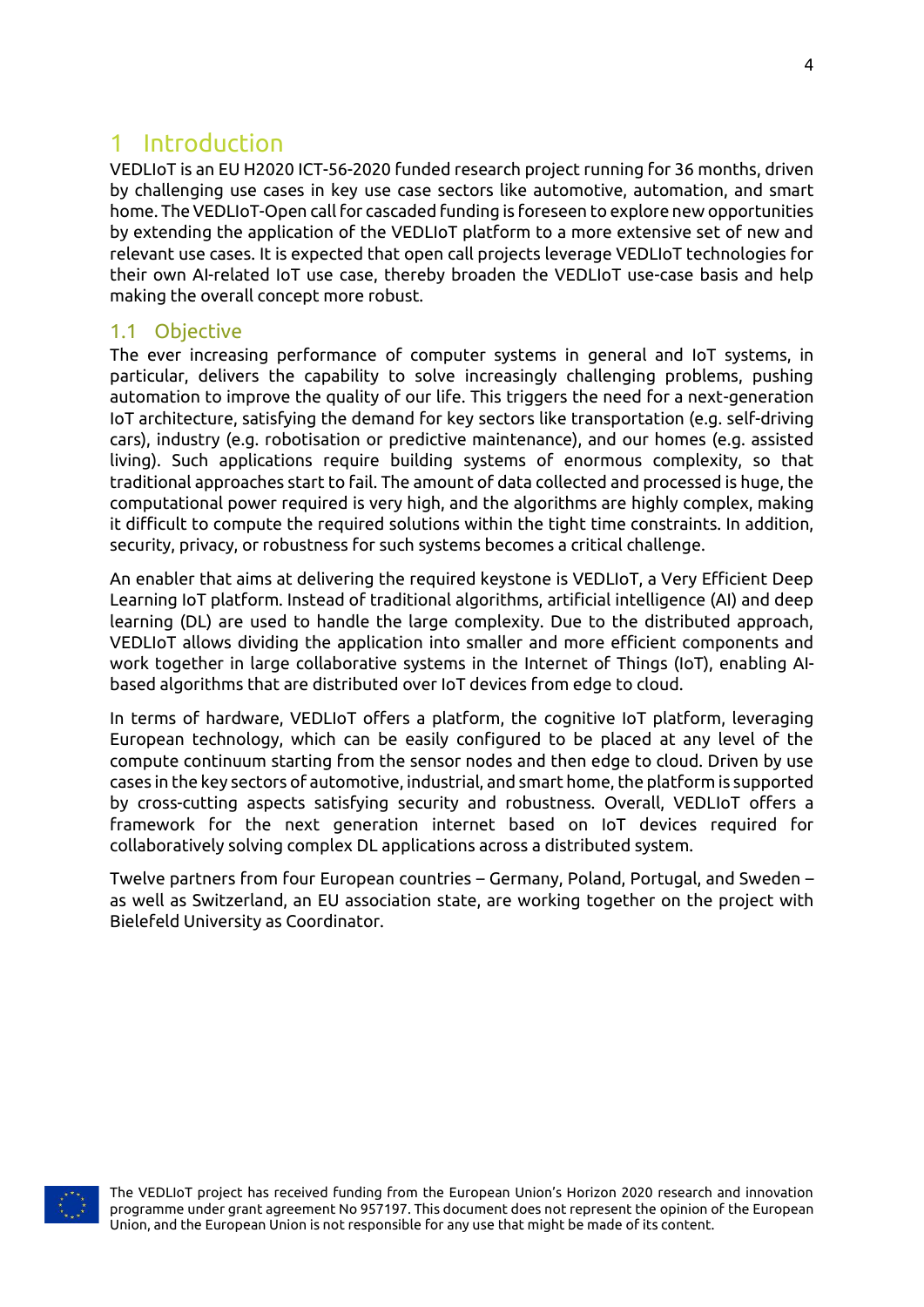

# <span id="page-4-0"></span>2 VEDLIoT platform and toolchain

VEDLIoT aims to provide a **modular, scalable hardware platform** for the next generation of AIoT devices (Artificial Intelligence of Things), covering the full spectrum from the cloud via near edge to far edge or embedded applications. Based on a modular approach, the platform provides a flexible and scalable architecture that supports the full spectrum of heterogeneous processing technology and supports regular CPU technology based on x86, ARM, RISC-V, and specialised accelerator ASICs.

|                           | Lowest Latency   |                            |                                 |                              |               |  |
|---------------------------|------------------|----------------------------|---------------------------------|------------------------------|---------------|--|
|                           |                  |                            | <b>Computing Driven</b>         |                              |               |  |
| <b>Far Edge Computing</b> |                  | <b>Near Edge Computing</b> | <b>Cloud Computing</b>          |                              |               |  |
| u.RECS                    |                  | ДY.<br>t.RECS              | <b>RECS Box</b><br><b>Durin</b> | <b>RECS   Box 3</b><br>Deneb |               |  |
| # Sites                   | >100K            | >10K                       |                                 | 100-10K                      | $<$ 100       |  |
| Footprint                 | Custom           | Compact (1RU)              |                                 | Medium (2RU)                 | Large $(3RU)$ |  |
| <b>Power Budget</b>       | $30 W$           | < 500 W                    |                                 | 500 $W - 2$ KW               | $> 2$ KW      |  |
| # Microserver             | max <sub>2</sub> | up to 3                    |                                 | up to 48                     | up to 144     |  |

The **VEDLIoT toolchain** addresses the task of interfacing AI software to hardware in a comprehensive fashion leveraging and building on existing open-source components.

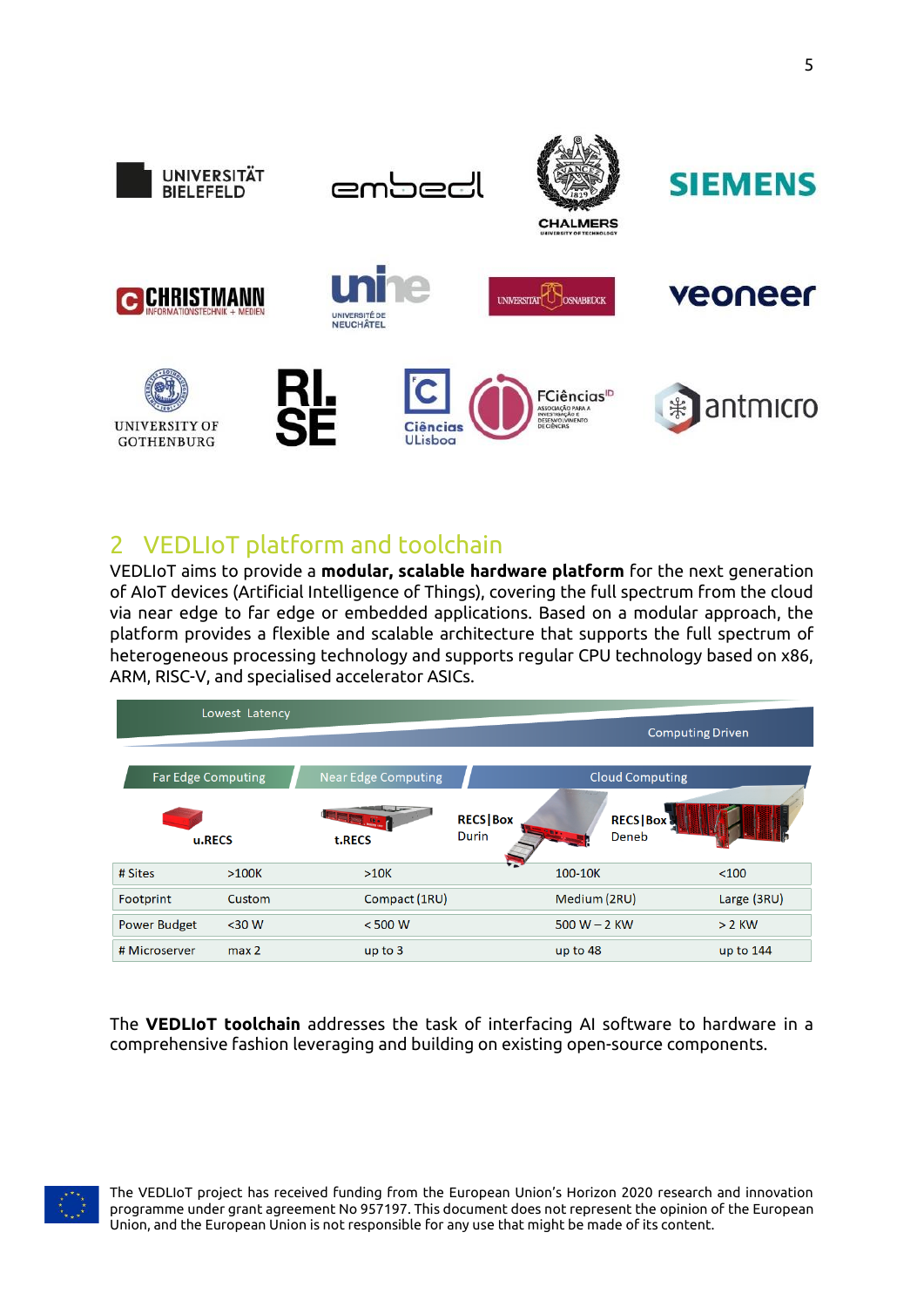

Using VEDLIoT's **security mechanisms** like the Secure IoT Gateway, an easy to configure network security and VPN solution, and further CPUs built-in security features can significantly enhance applications' security trustworthiness and safety.

VEDLIoT is driven by challenging project use cases in the key automotive, industry, and smart home sectors. In addition, the projects selected in the open call will explore additional, new opportunities by extending the application of the VEDLIoT infrastructure - **VEDLIoT toolchain, security mechanisms** and the **cognitive IoT hardware platform** - to a larger set of relevant and new use cases.

**Projects will be supported by technical VEDLIoT mentors, who will help to extend the application of the VEDLIoT platform to a more extensive set of new and relevant use cases.** 

# <span id="page-5-0"></span>3 Applicability and eligibility criteria

Applicants for VEDLIoT-Open can be **small consortiums** or **single participants** of any size or type (legal persons, e.g., Universities, Research Institutes, SMEs, startups, or bigger companies). The organisations shall bring use-cases that involve AIoT, Edge or related technologies, covering application areas such as wearables, transportation, agriculture, smart homes, health, energy and manufacturing.

Legal persons must have a registered office in one of the eligible countries. Financial support will be provided to legal entities with a permanent Participant Identification Code (can be a provisional one at the moment of proposal submission).

#### Eligible countries are:

- The Member States of the European Union.
- Associated Countries according to the H2020 rules<sup>1</sup>

#### **Operational eligibility criteria for proposals will also be:**

• Proposals must clarify how they will use the VEDLIoT hardware, toolchain and platform.

<sup>1</sup> [https://ec.europa.eu/research/participants/data/ref/h2020/other/wp/2018-2020/annexes/h2020](https://ec.europa.eu/research/participants/data/ref/h2020/other/wp/2018-2020/annexes/h2020-wp1820-annex-a-countries-rules_en.pdf) [wp1820-annex-a-countries-rules\\_en.pdf](https://ec.europa.eu/research/participants/data/ref/h2020/other/wp/2018-2020/annexes/h2020-wp1820-annex-a-countries-rules_en.pdf)

The VEDLIoT project has received funding from the European Union's Horizon 2020 research and innovation programme under grant agreement No 957197. This document does not represent the opinion of the European Union, and the European Union is not responsible for any use that might be made of its content.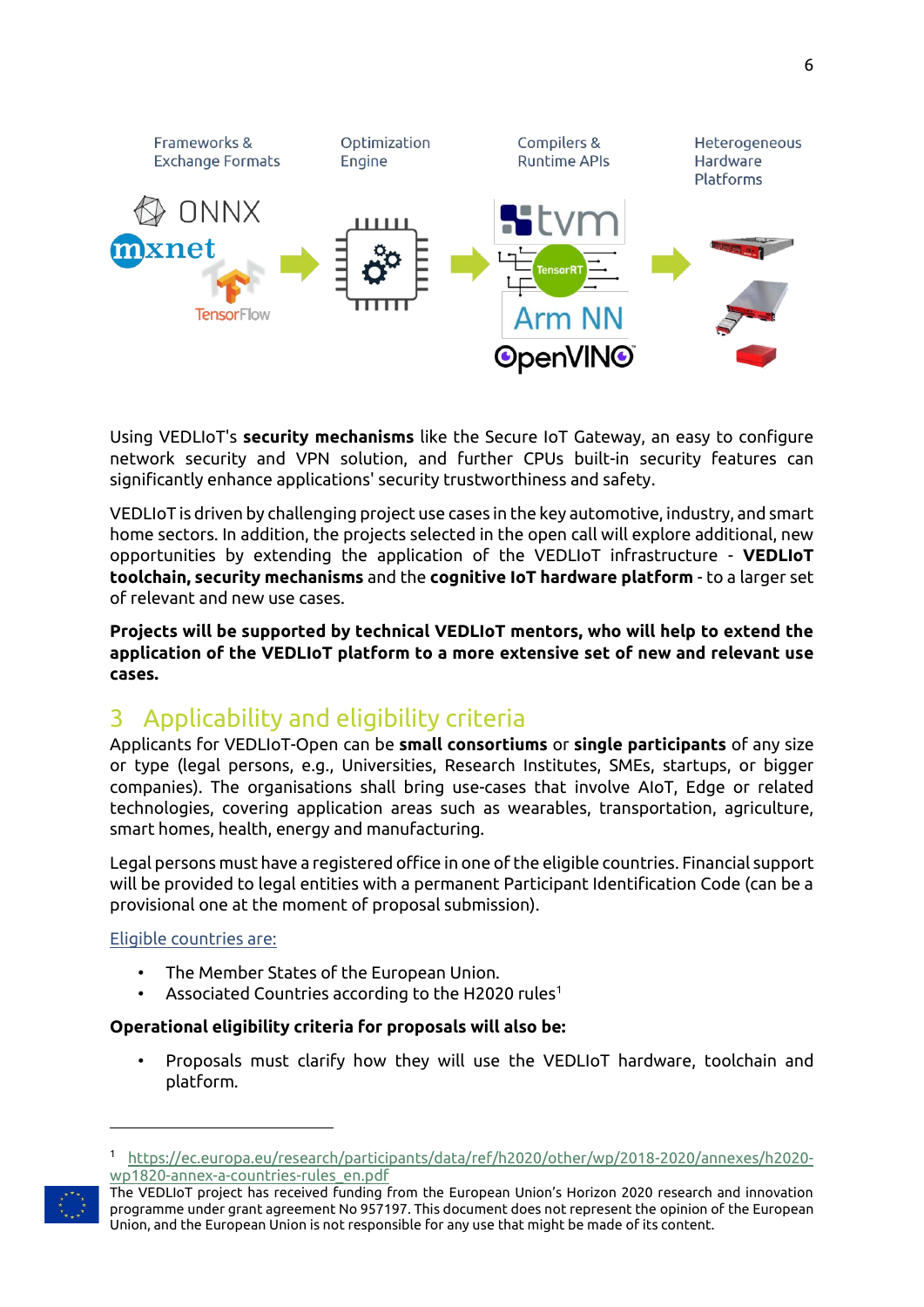### **Administrative (and other) criteria are as follows:**

- Proposals must be written in English in all their parts in order to be eligible.
- The applicants must base their proposals on original work. Going forward, any foreseen developments should be free from third party rights, or they are clearly stated in a specific section (Previous IP background – see Section 7 of the Proposal Template).
- Applicants are not allowed to submit multiple applications. Only the first submitted application will be considered if that is the case. However, submitting refined versions of one application is permitted and encouraged.
- No entity with an economic interest, family or emotional ties or any other shared interest ('conflict of interest') towards VEDLIoT consortium partners will be accepted as candidates for funding.
- All cases of conflict of interest will be assessed case-by-case, based on pertinent EU stipulations.
- Incomplete proposals will not be evaluated.

More information can be found at the project website:<https://vedliot.eu/>

# <span id="page-6-0"></span>4 Funding

Applicants may consider an indicative budget of up to 120,000 € for their proposals. Nonetheless, this does not preclude submission and selection of proposals requesting other amounts. This budget includes 25 % indirect costs, at a funding/reimbursement rate of 70 %.

- Indicative budget for each proposal: up to 120,000  $\epsilon$  (Total costs)
- Incl. 25% overhead / indirect costs for all direct costs except subcontracting
- 70% funding / reimbursement rate

In VEDLIoT-Open, eligible costs are personal expenses (staff, travel) and other direct costs (e.g. consumables, hardware costs) needed to implement the project proposal. Subcontracting can be foreseen as well. However, overhead does not apply to subcontracting. If possible, a brief explanation of the costs (e.g. payment group of staff, estimated costs for hardware and travel, etc.) should be given. Durable equipment is not foreseen to be included in the funding.

Selected parties will be funded 70% of their total cost (direct and indirect costs). They may receive a pre-financing of up to 40% of their respective total funding amount. Final payment will be made at the end of the project after successfully completing the activity and delivering the final report. A proposal may define additional payments during the project by including payment milestones coupled with additional deliverables.

The selected projects will be supported by one of the partners of the VEDLIoT consortium. The call and the selection of the third parties to be funded will follow the same principles which govern the Commission calls as described in the "Good practices and templates for organising open calls under the H2020 Financial Support to Third Parties scheme", namely:

- **Excellence.** The proposal(s) selected for funding must demonstrate a high quality in the context of the topics and criteria set out in the call;
- **Transparency.** Funding decisions must be based on clearly described rules and procedures, and all applicants should receive adequate feedback on the outcome of the evaluation of their proposals;

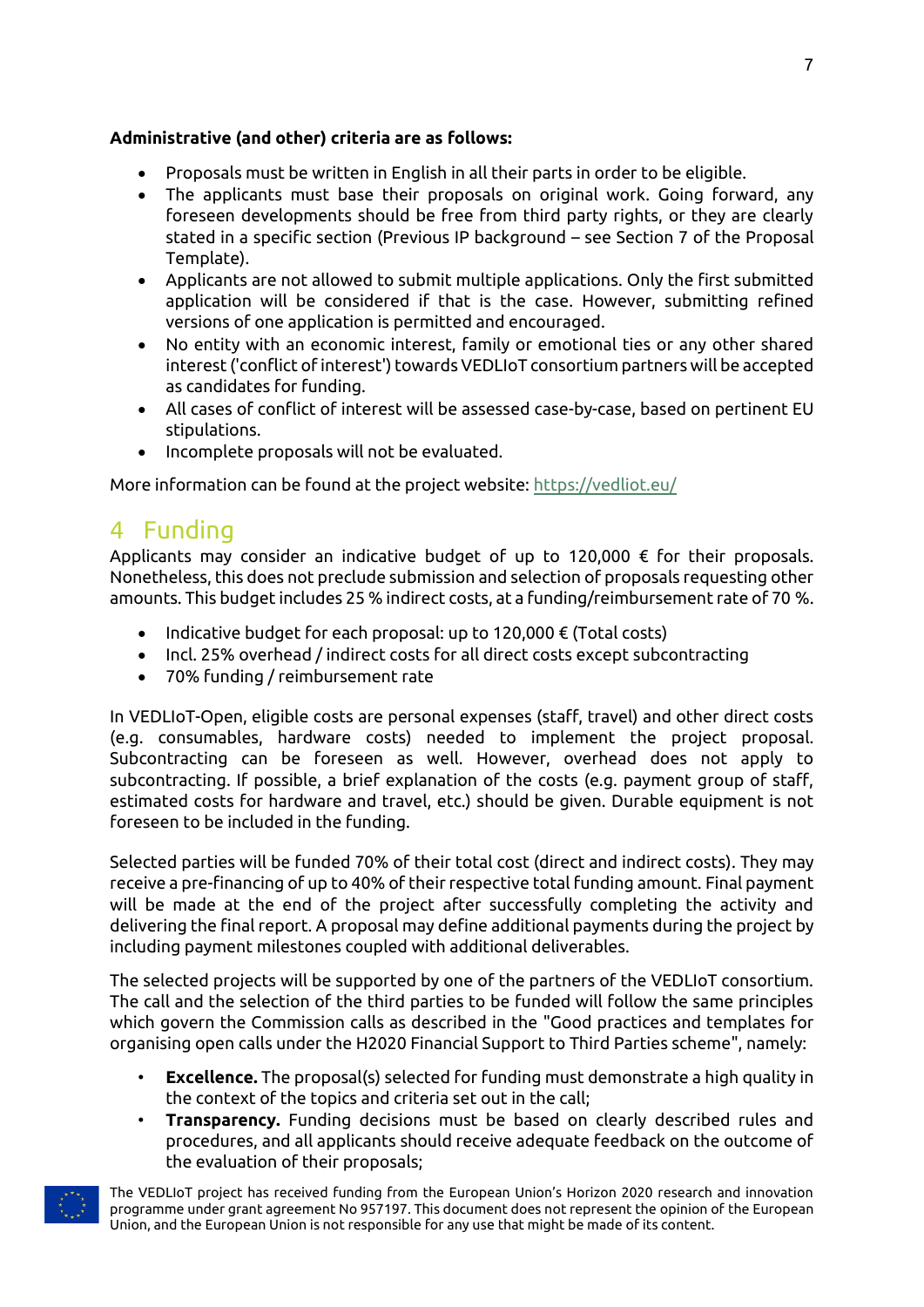- **Fairness and impartiality.** All proposals submitted to a call are treated equally. They are evaluated impartially on their merits, irrespective of their origin or the identity of the applicants.
- **Confidentiality.** All proposals and related data, knowledge and documents are treated in confidence;
- **Efficiency and speed.** Evaluation of proposals and award of the financial support should be as rapid as possible, commensurate with maintaining the quality of the evaluation, and respecting the legal framework.

# <span id="page-7-0"></span>5 Proposal preparation and submission

### <span id="page-7-1"></span>5.1 Proposal template and instructions

Applicants must prepare a written proposal with a maximum of **up to 15 evaluable pages** (cover and last pages excluded) following the template available. Evaluators will be instructed to disregard any excess pages above the 15-page limit. The page limit should not be considered as an indicator for a minimum page count. Please keep the proposal concise and short, e.g., submitting a complete proposal with just 10 pages is totally ok. The minimum allowed font size is 10, and the font to be used is Arial. The format provided in the template must be respected, including same page margins (25 mm for left/right/top, 20 mm for bottom). A MS Word template is provided. Other software (Libre Office, Latex, etc.) may be used as well, as long as the template is respected. The final proposal shall be submitted in PDF format.

Proposals shall be submitted to [vedliot-open-submission@vedliot.eu,](mailto:vedliot-open-submission@vedliot.eu) you will receive an automatic mail indicating your proposal has been received. If you want to submit a refined version of the proposal, simply respond to this mail to submit the updated proposal. For any questions during proposal preparation, please use [vedliot-open-support@vedliot.eu.](mailto:vedliot-open-support@vedliot.eu)

The content should cover (at least, but not limited to) the following information:

- 1. **Administrative information** (not included in page limit)
	- o Details for each partner of the proposed consortium
	- o Abstract of the project
- 2. **Idea**
	- o Main idea of the proposed project and how it is related to the VEDLIoT hardware, platform, framework or use cases.
	- $\circ$  Innovation and excellence (how the project goes beyond already existing solutions and the state of the art)
	- o The technology underlying the project and how it will work interacting with VEDLIoT.
	- $\circ$  Observable and tangible results (i.e. application, GUI, software, hardware, protocol, methodology).
	- $\circ$  Brief description of impact and sustainability, how the results are used after the project (i.e., products, services, further research, contribution to opensource projects).
	- $\circ$  Background of the solution (where it comes from, hardware/software/frameworks it builds atop, etc.).

### **3. Relevance to VEDLIoT**

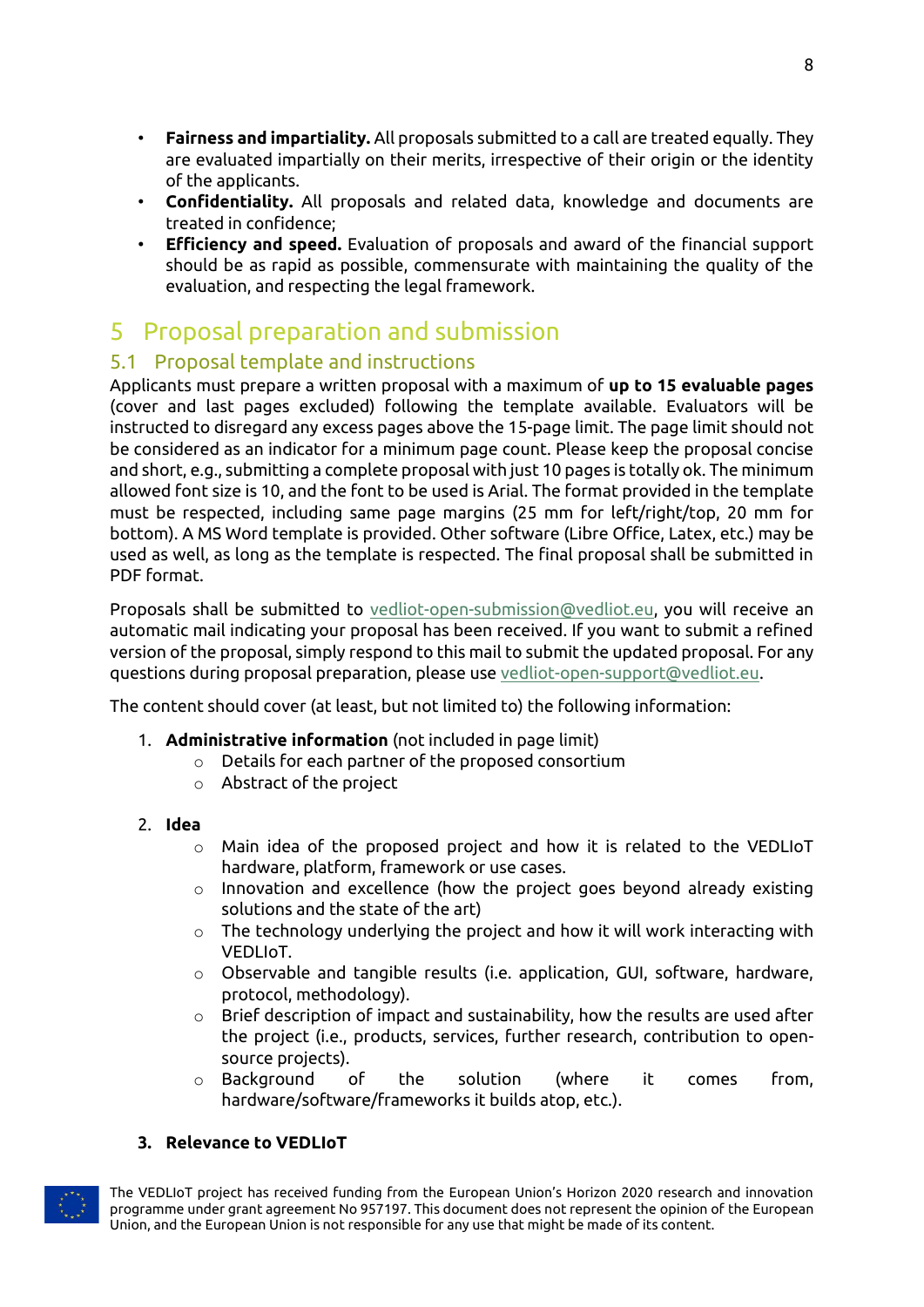- o Describe which VEDLIoT technologies (e.g., hardware, accelerators, toolchains) are planned to be used and integrated by the proposed project.
- $\circ$  Describe if and how the application will extend or enhance the VEDLIoT toolchain and cognitive IoT hardware platform
- o Describe if and how the solution will contribute to a larger set of relevant use cases.

### **4. Impact and sustainability**

- o Describe the expected short-term impact of the proposed project (i.e. during runtime of the VEDLIoT project).
- $\circ$  Describe the planned exploitation of the proposed project during and after the project runtime (i.e., products, services, further research, contribution to open-source projects).
- o Describe the mid- and long-term indicators that could be monitored to measure the impact of your proposed project. Attempt to quantify such estimated impact.
- o List dissemination activities that you foresee (e.g. scientific publications, attendance at conferences or exhibitions)?

### **5. Implementation**

- $\circ$  Gantt chart of the project
- o Detailed explanation of the work plan (divided into tasks)
- $\circ$  Describe the necessary means to realise the idea (data, equipment, connectivity, access to infrastructure, systems, etc.).
- o Describe the intended/required support from VEDLIoT (e.g., hardware, accelerator, toolchains, mentoring).
- o Indicate milestones and deliverables. The proposed project should produce at least one deliverable at the end of the project (Final project report). You can add additional milestones and deliverables as required by the proposed project. If you plan to request an interim payment (i.e. after project half-time), please indicate a payment milestone coupled with a deliverable.

#### **6. Team**

- $\circ$  List the relevant members of your team, their relevant skills and experience.
- $\circ$  Indicate the structure of the team and the roles and responsibilities that each member will be taking.
- $\circ$  Experience of the organisations (relevant previous projects, services, contracts, etc.).

#### **7. Other relevant aspects**

- o Mention any existing IPR background.
- o In case you apply as multiple partners, briefly mention the planned consortium agreement.
- $\circ$  Which (if any) data do you intend to gather or produce? How much of this will be openly available?
- $\circ$  Do you rely on personal data? If so, how will you store and process this data? All Open Call projects will be expected to comply with the General Data Protection Regulation 2016/679 (GDPR).

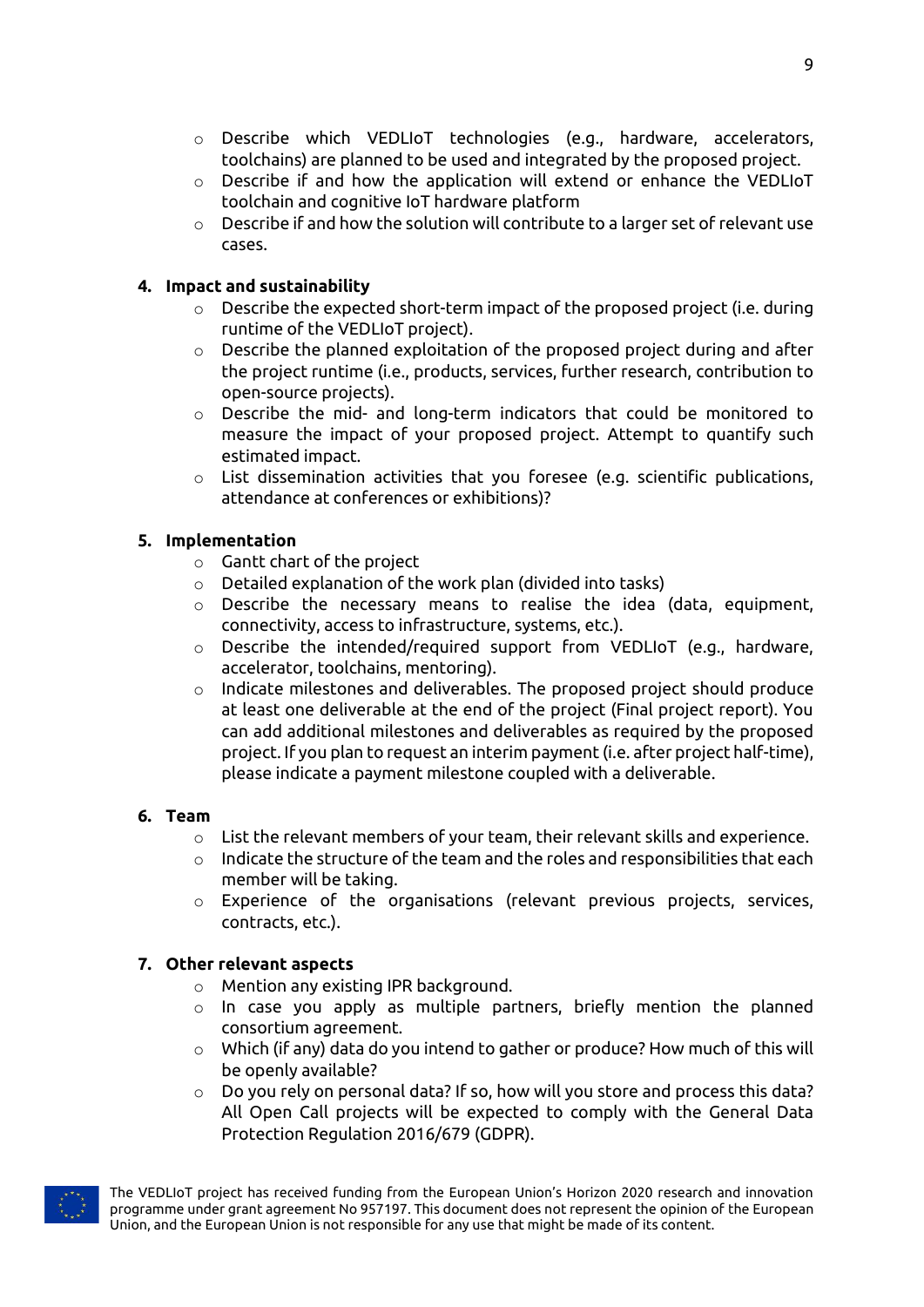- **8. Project budget** (not included in page limit)
	- o Costs for implementation of the project
	- o Brief explanations regarding the different items

#### <span id="page-9-0"></span>5.2 Evaluation process

The focus of the open call (OC) in VEDLIoT is the involvement of additional use cases in the project utilising the developed technologies, i.e., the VEDLIoT toolchain and the cognitive IoT hardware platform. Typical open call projects will leverage VEDLIoT technologies for their own AI-related IoT use case, thereby broaden the VEDLIoT use-case basis and making the overall concept more robust.

A thorough sequential filtering process is implemented to select the VEDLIoT-Open proposals, as illustrated below, ensuring that all proposals will be fairly and transparently evaluated and the call is open and competitive. It will be aligned with all formal H2020 requirements and be published (amongst others) on the H2020 Participant Portal.

The evaluation of the VEDLIoT proposals will be done by independent external experts. Two external experts from academia and industry will evaluate each submission, a third evaluator will be added in case of an unbiased outcome. The external experts appointed are independent of the organisations involved in the consortium and from any proposer.

The evaluation process will be composed of four main steps: (1) Eligibility check, (2) External Evaluation, (3) Consensus Meeting and Report, and (4) Selection Committee (SC), which is composed from the VEDLIoT Steering Committee. The final decision on the proposal to be funded will be taken by the SC, based on the result of the evaluation process.



### <span id="page-9-1"></span>5.3 Scoring procedure

#### <span id="page-9-2"></span>5.3.1 Evaluation criteria

Eligible listed proposals will be evaluated by two independent and confidential evaluators on the following criteria and according to the **fitting accuracy to the VEDLIoT topics.**

#### **Excellence:**

• Adequacy and progress concerning state of the art in AI in the topic area chosen by the proposal.

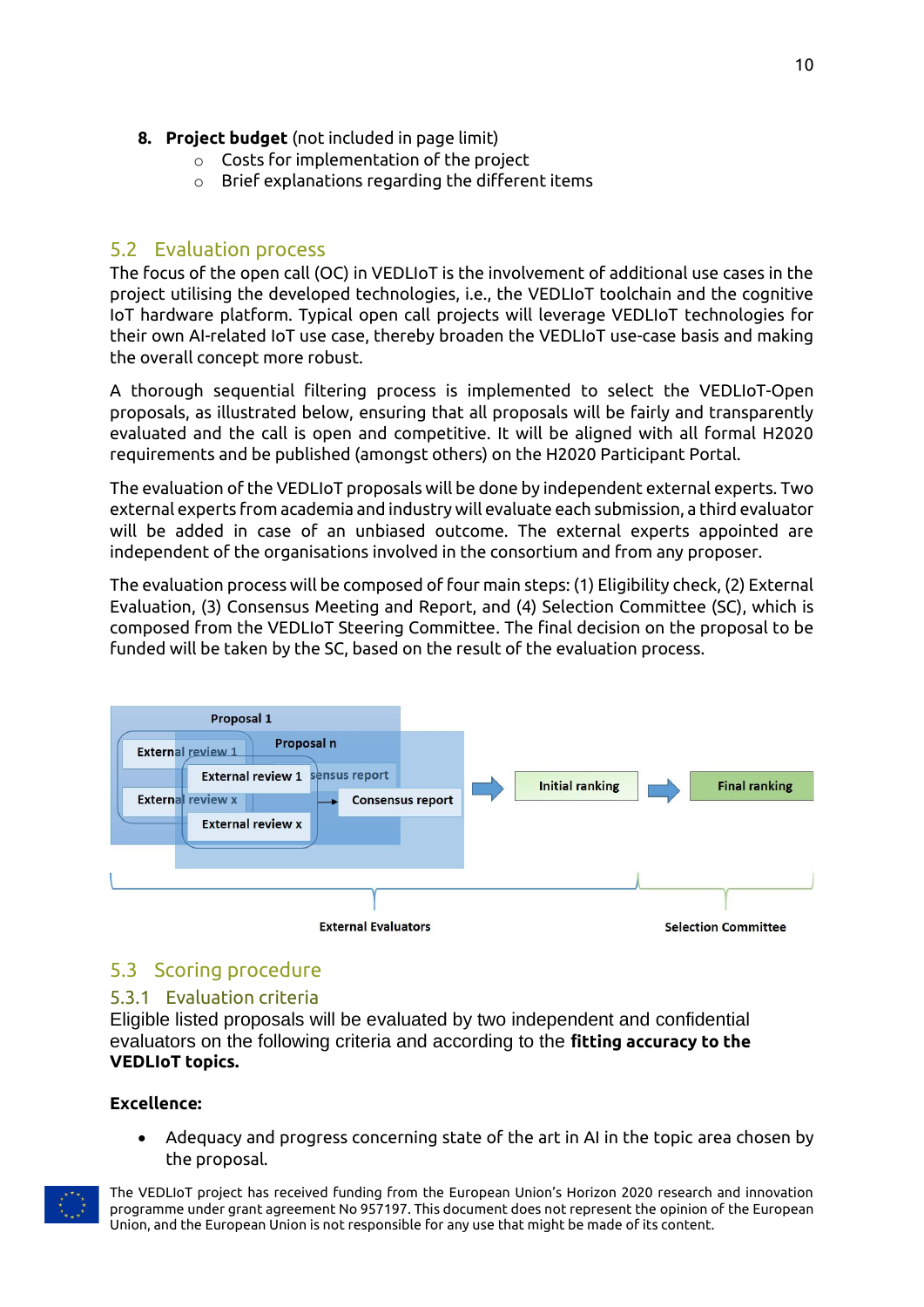- **Ambition:** The applicants have to demonstrate to what extent the proposed approach is beyond the State of the Art and describe the innovative ideas behind it.
- **Technical Approach:** The applicants should provide information about the level of innovation within their domain and about the degree of differentiation that this component will bring.

#### **Impact:**

- Expected impact of the solution during VEDLIoT project.
- The foreseen degree in which goals stated in the addressed AI challenge will be achieved.
- **Direct Impacts** (short term impacts for your organisation/consortium).
- **Indirect Impacts** (longer-term economic, social and/or environmental impacts).

#### **Implementation:**

- **Resources:** The adequacy between objectives and allocated resources (including equipment) is taken into account as well as the overall organisation of the work.
- **Team:** What is the team members expertise and motivation?

#### *Ranking rules:*

The project activities and impact will be scored by the evaluators. Each evaluator will rank the application assigning a **score from 0 to 5 for each criterion** and produce an Individual Evaluation Report. These two reports will be combined to the Consensus Report. The final score will be calculated as the average of the individual assessments provided by the evaluators. Then the applications will be finally ranked according to their overall score.

The **threshold for individual criteria will be 3**. The overall threshold, applying to the sum of the three individual scores, will be 10. All proposals above the threshold will be passed to the consensus meeting.

# <span id="page-10-0"></span>6 Joining the Consortium

The selected applicants will sign a combined grant and collaboration agreement with VEDLIoT's coordinator (Bielefeld University), defining all the necessary aspects of the project and its collaboration with VEDLIoT. The targeted date for grant signature is the first week of July 2022. Projects shall target June 2023 as the latest date for completion of the proposed project. After completion of the project, in addition to the final report, a final project presentation needs to be given to the VEDLIoT project.



<span id="page-10-1"></span>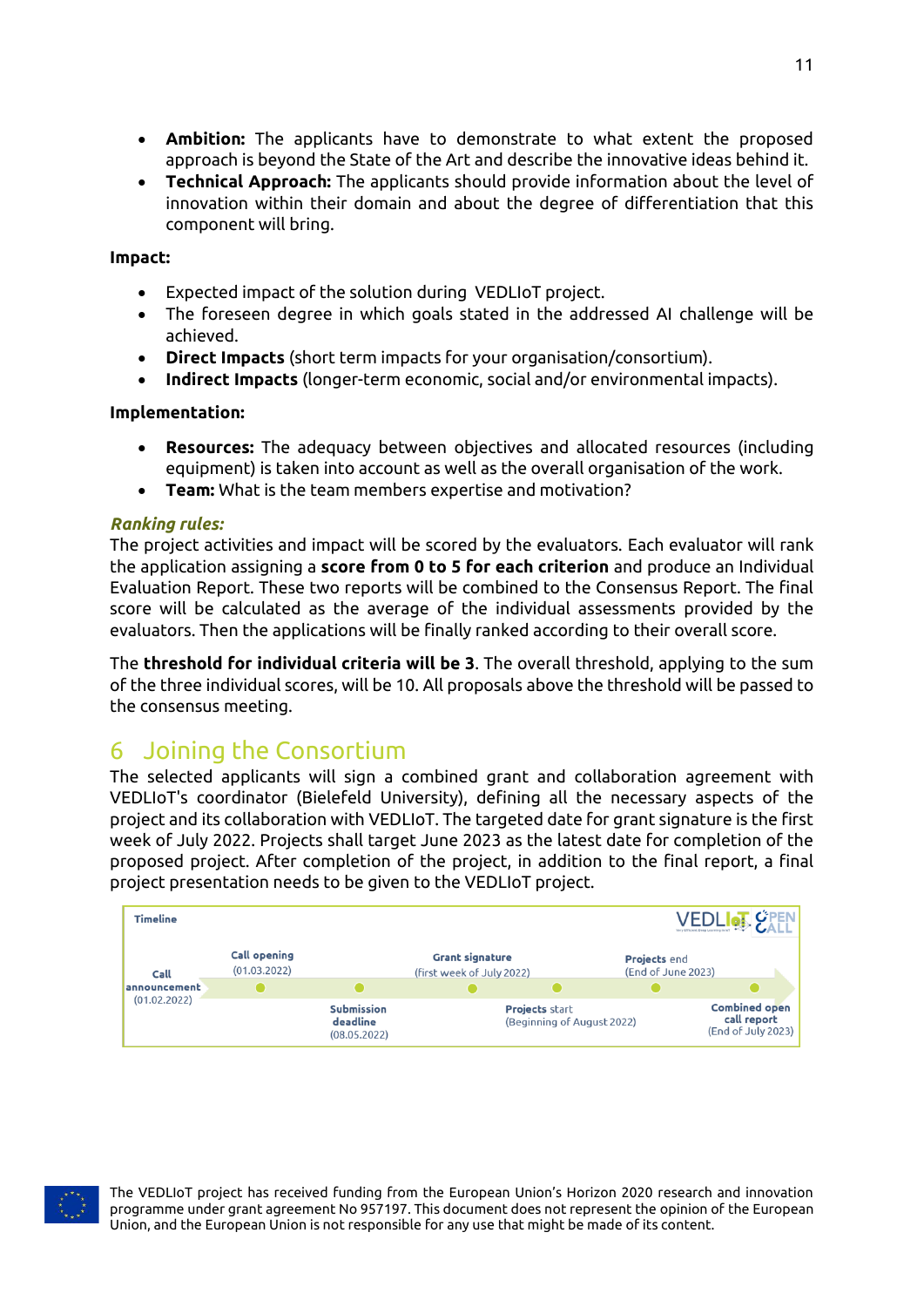# 7 FAQs

### 7.1 What is VEDLIoT?

VEDLIoT is an EU H2020 ICT-56-2020 funded research project running for 36 months, driven by challenging use cases in key sectors like automotive, automation, and smart home. This open call for cascaded funding is foreseen to explore new opportunities by extending the application of the VEDLIoT platform to a more extensive set of new and relevant use cases. It is expected that open call projects leverage VEDLIoT technologies for their own AI-related IoT use case, thereby broaden the VEDLIoT use-case basis and help making the overall concept more robust.

### 7.2 How can I apply to VEDLIoT-Open: Next-generation AIoT applications?

This call has been launched on 1st of March 2022, deadline for proposals is the 8th of May 2022 at 23:59 (CET). Applications shall be submitted via e-mail to [vedliot-open](mailto:vedliot-open-submission@vedliot.eu)[submission@vedliot.eu.](mailto:vedliot-open-submission@vedliot.eu)

### 7.3 Who can apply?

Applicants for VEDLIoT-Open can be **small consortiums** or **single participants** of any size or type (legal persons, e.g., Universities, Research Institutes, SMEs, startups, or bigger companies). The organisations shall bring use-cases that involve AIoT, Edge or related technologies, covering application areas such as wearables, transportation, agriculture, smart homes, health, energy and manufacturing.

Legal persons must have a registered office in one of the eligible countries. Financial support will be provided to legal entities with a permanent Participant Identification Code (can be a provisional one at the moment of proposal submission). Eligible countries are the Member States of the European Union and associated Countries according to the H2020 rules.

### 7.4 How many applications can I submit?

Applicants are not allowed to submit multiple applications. If that is the case, only the first submitted application will be considered. However, submitting refined versions of one application is permitted and encouraged.

### 7.5 In which language must the proposals be written?

Proposals shall be written in English in all their parts in order to be eligible.

### 7.6 Which application domains should be addressed?

- Machine learning
- Artificial Intelligence of Things
- Hardware acceleration
- Heterogeneous computing
- Near and far edge computing
- Reconfigurable computing and run-time reconfiguration
- Energy and Resource-efficient system architectures
- Security and Privacy for IoT and Edge computing
- Federated learning

### 7.7 What is the budget for selected applicants?

Indicative budet for proposals is up to 120,000 € (including 25 % indirect costs, at a funding/reimbursement rate of 70 %) . E.g., if your eligible direct costs are 88,000 €, the

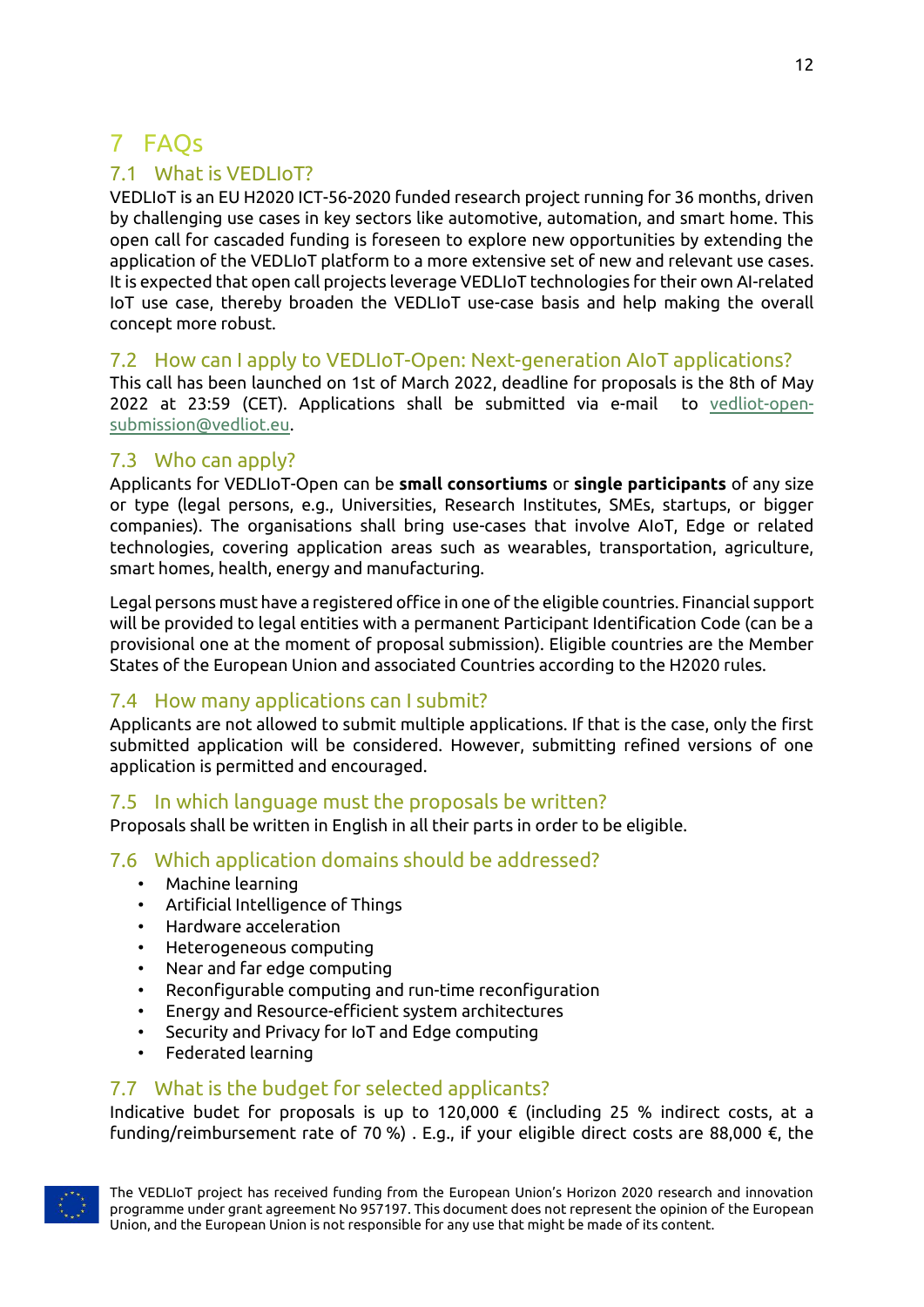associated indirect costs are 22,000 €, resulting in a total project cost of 110,000 €. From this, you will receive 77,000 € as a contribution from VEDLIoT-Open.

### 7.8 Which costs are eligible?

In VEDLIoT-Open, eligible costs are personal expenses (staff, travel) and other direct costs (e.g. consumables, hardware costs) needed to implement the project proposal. Subcontracting can be foreseen as well. However, overhead does not apply to subcontracting. Durable equipment is not foreseen to be included in the funding.

### 7.9 What is the expected project duration?

The run-time of your project should be in the range of 9 to 12 months. Please plan for your project to finish in June 2023 to be aligned with the overall VEDLIoT project schedule.

### 7.10 How is IP shared or developed during collaboration?

Participants retain full and exclusive ownership of their prior information and intellectual property rights. Ownership of any IP developed during collaboration is shared between the participating parties.

### 7.11 Is there technical support for using the VEDLIoT platform?

Selected projects will be supported by technical VEDLIoT mentors, who will help to extend the application ofuse the VEDLIoT platform to awith more extensive set of new and relevant use cases.

### 7.12 Are there any formatting rules for the proposal?

Please submit your proposal as PDF to [vedliot-open-submission@vedliot.eu,](mailto:vedliot-open-submission@vedliot.eu) please respect a reasonable file sizre (< 10 MByte). The minimum allowed font size is 10, and the font to be used is Arial. The format provided in the template shall be respected, including the page margins (25 mm for left/right/top, 20 mm for bottom). Please keep your proposal concise and short, e.g., submitting a complete proposal with just 10 pages (or less) is totally ok, 15 pages (counting content pages only) is the upper limit.

# 8 VEDLIoT-Open ethics guidelines and GDPR

The VEDLIoT project is to comply with the ethical standards in its operation. The project's ethics manual guides the actions to accommodate participants and sets the requirements. The ethical issues are vital to be followed by all the participants in the project throughout its whole lifecycle– before, during, but also after the Open Call period in relation to knowledge exchange and impact activities (such as reporting and publication). A set of core ethical principles is listed below, providing general guidance that the successful applicants will need to follow:

- 1. The European GDPR law is a source for general personal data protection principles. The principles set in GDPR law should be respected by design and by default.
- 2. Integrity and transparency are characteristics that should be present in each aspect of the project.
- 3. The definition of responsibility and accountability should be set in clear lines.
- 4. The independence of projects should be maintained. Where conflicts of interest cannot be avoided, they should be made explicit.
- 5. Individuals and groups' rights and dignity must always be respected in each project aspect.
- 6. Data subjects' rights exercise to be informed, to object, to be forgotten, and to withdraw consent should be ensured.

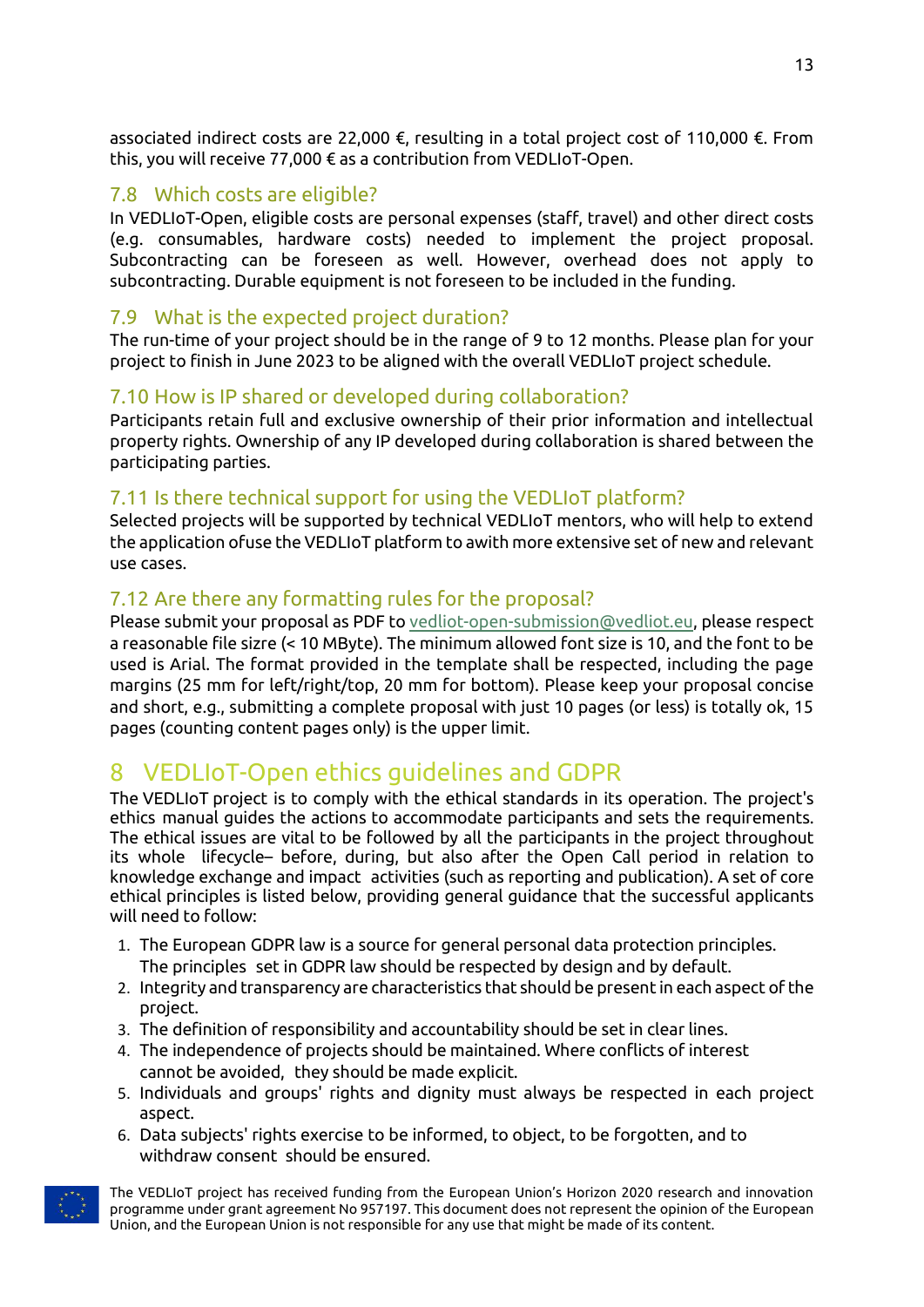- 7. Personal data processing should be conducted in a legally way.
- 8. Decisions that are made solely upon automated processing of data should be avoided.
- 9. Processing of data that may profile data subjects should be excluded.

## 8.1 Privacy policy

All data collected and/or processed within the VEDLIoT project will need to comply with the GDPR regulation. In this respect, the VEDLIoT Open Call will involve:

- 1. Collection of personal and non-personal data from the open call applicant.
- 2. Collection and processing of site-related data.

### 8.2 Collection of personal & non-personal data from the open call applicant

By inviting participants to submit an Open Call project proposal, VEDLIoT Consortium will collect the participant's personal data submitted by them and process following applicable law and data protection with particular regard to the General Data Protection Regulation 2016/679 of the European Parliament and of the Council of the 27th of April 2016 (infra "GDPR"). The principles of fairness, lawfulness, transparency, and integrity will be fundamental in processing participants' personal data, privacy, and rights.

### 8.3 Nature of data collected

As part of the template, a registration form has been created for participation in the open call. The participants are to submit their details by using this form. Through this submission, VEDLIoT collects personal data: family name, first name, country of residence/registration, personal e-mail address, phone number and the relevant registration number allocated to your application.

### 8.4 The purpose and modalities of the processing for which the data are intended

Your personal information, referring to you as a natural person, or related to the company that you represent, is collected to check the eligibility for funding of the applicants and for the purpose of the obligatory reporting by VEDLIoT to the European Commission. Your personal data may be processed both by digital and non-digital means, with full respect to the security measures provided by the GDPR.

Additionally, during the project period, the selected applicants can be asked to participate in interviews or to contribute to communication material related to their projects. Such material, including personal data, may be published on VEDLIoT social media channels and on the VEDLIoT website or communicated through relevant press releases.

Finally, the applied personal data may be used to contact the open call participants after the end of the project, inform them of similar initiatives, and invite you to participate in novel activities. For these purposes, communication via e-mail is probable to take place. We take the security of your personal data seriously, and we have followed a privacy-by-design architecture in order to ensure that your data is secure at all times.